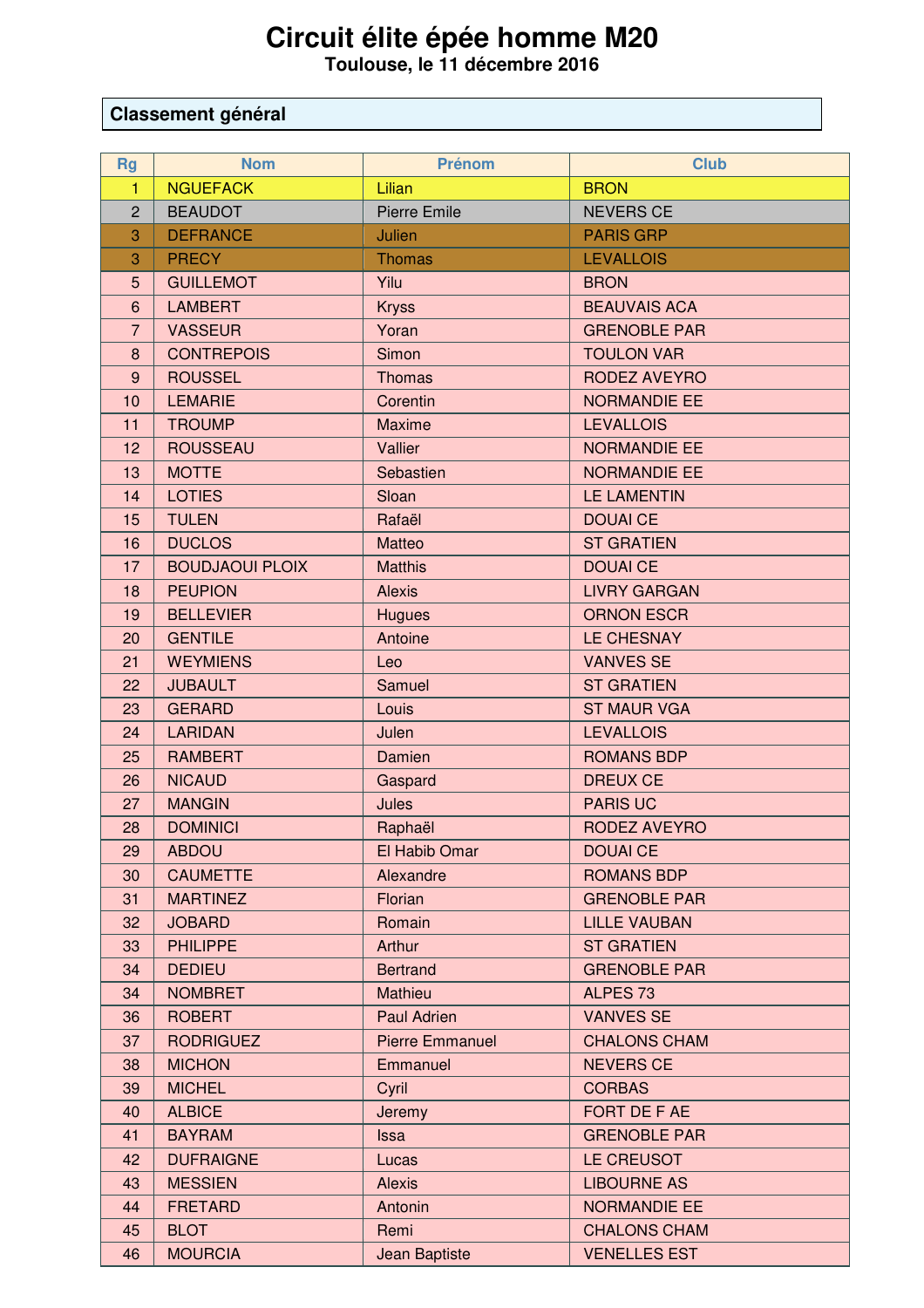| 47 | <b>PELLAN</b>                  | Corentin            | <b>RENNES CSG</b>   |
|----|--------------------------------|---------------------|---------------------|
| 48 | <b>SEVOT</b>                   | Romain              | <b>ORLEANS CE</b>   |
| 49 | <b>BELLAMY</b>                 | Romain              | <b>CHALONS CHAM</b> |
| 50 | <b>BOND DEACON</b>             | Liam                | <b>NIMES SE</b>     |
| 51 | <b>ALBOUY</b>                  | Theo                | <b>BOBIGNY AC</b>   |
| 52 | <b>COAT</b>                    | Quentin             | <b>GRENOBLE PAR</b> |
|    |                                |                     | <b>OUEST LYONN</b>  |
| 53 | <b>RIZZUTO</b><br><b>BAJOC</b> | Mael                |                     |
| 54 |                                | Rubben              | <b>AMIENS CEAM</b>  |
| 55 | <b>AMMARDJI</b>                | Robin               | <b>ST MALO</b>      |
| 56 | <b>SINGH</b>                   | Paolo               | <b>VENELLES EST</b> |
| 57 | <b>VILLEAU</b>                 | Romain              | <b>LEVALLOIS</b>    |
| 58 | <b>JACQUIER</b>                | <b>Mathias</b>      | <b>LEVALLOIS</b>    |
| 59 | <b>NIVOT</b>                   | <b>Jean Edouard</b> | <b>RAMONVILLE</b>   |
| 60 | <b>POUTRAIN</b>                | Ronan               | <b>LEVALLOIS</b>    |
| 61 | <b>FOURNIER</b>                | Tom                 | <b>ANGERS NDC</b>   |
| 62 | SITBON-TAYLOR                  | Daniel              | <b>NIMES SE</b>     |
| 63 | <b>FACCIA</b>                  | <b>Alexis</b>       | <b>GDE SYNTHE</b>   |
| 64 | <b>BONNAUDET</b>               | <b>Baptiste</b>     | <b>TOULON VAR</b>   |
| 65 | <b>MALLO</b>                   | Axel                | <b>LYON EPEE M</b>  |
| 66 | <b>LAMBATTEN</b>               | Louis               | <b>TOURCOING CI</b> |
| 67 | <b>SANCHEZ</b>                 | Jeremy              | <b>NARBONNE</b>     |
| 68 | <b>BEAUNES</b>                 | Tristan             | <b>CAYENNE CE</b>   |
| 69 | <b>MARTIN</b>                  | <b>Thibault</b>     | <b>VILLENEUVE L</b> |
| 70 | <b>MIOZZO</b>                  | Timothee            | <b>ST GRATIEN</b>   |
| 71 | <b>CHAMBAUDET</b>              | <b>Benoit</b>       | <b>ST GRATIEN</b>   |
| 72 | <b>HAMARD</b>                  | <b>Thibault</b>     | <b>LA GARDE AJS</b> |
| 73 | <b>PARIS</b>                   | Jules               | <b>AMIENS CEAM</b>  |
| 74 | <b>PICHOU</b>                  | <b>Clement</b>      | <b>SAINTES CE</b>   |
| 75 | <b>PYRAM</b>                   | Josue               | FORT DE F DU        |
| 76 | <b>JEANDEL</b>                 | Eric                | LUNEVILLE CE        |
| 77 | LE LUC VENET                   | Pierre              | <b>NIMES SE</b>     |
| 78 | <b>HAMELIN</b>                 | Julien              | <b>TROYES TG</b>    |
| 79 | <b>SRECKI</b>                  | <b>Maxime</b>       | <b>LEVALLOIS</b>    |
| 80 | <b>TEILLER</b>                 | <b>Denis</b>        | ANGERS NDC          |
| 81 | <b>COICAUD</b>                 | Emile               | <b>ORNON ESCR</b>   |
| 82 | <b>CHAHINE</b>                 | Paul                | <b>DAX SE</b>       |
| 83 | <b>PICK</b>                    | Samuel              | ROCHE YON CE        |
| 84 | <b>CHARRIER</b>                | Paul                | <b>ORLEANS CE</b>   |
| 85 | <b>RAULO</b>                   | <b>Maxime</b>       | <b>ST GRATIEN</b>   |
| 86 | <b>VACOSSIN</b>                | Quentin             | <b>ABBEVILLE</b>    |
| 87 | <b>CHARLOT</b>                 | Joannes             | <b>SAINTES CE</b>   |
| 88 | <b>TUTEIN NOLTHENIUS</b>       | Rudolph             | <b>AVIGNON AE</b>   |
| 89 | <b>EUSTACHE</b>                | Gautier             | <b>DECINES CS</b>   |
| 90 | <b>ALAZARD</b>                 | Simon               | <b>CASTRES</b>      |
| 91 | <b>OLIVIER MARTIN</b>          | <b>Hugues</b>       | <b>RENNES CSG</b>   |
| 92 | <b>KRUMMENACKER</b>            | Antoine             | <b>SARREBOURG</b>   |
| 93 | <b>COUPEAU</b>                 | Daniel              | <b>ST MALO</b>      |
| 93 | <b>GUISNEL</b>                 | Arthur              | <b>ST MALO</b>      |
| 95 | <b>MORIN</b>                   | Tanguy              | LE HAVRE CE         |
| 96 | <b>HAZART</b>                  | Antoine             | <b>PARIS UC</b>     |
| 97 | <b>MESSBERG</b>                | Samuel              | <b>ROSNY S BOIS</b> |
| 98 | <b>LEGAGNEUR</b>               | Gregoire            | <b>LYON EPEE M</b>  |
| 99 | <b>RIVIERE</b>                 | Natanael            | <b>NEVERS CE</b>    |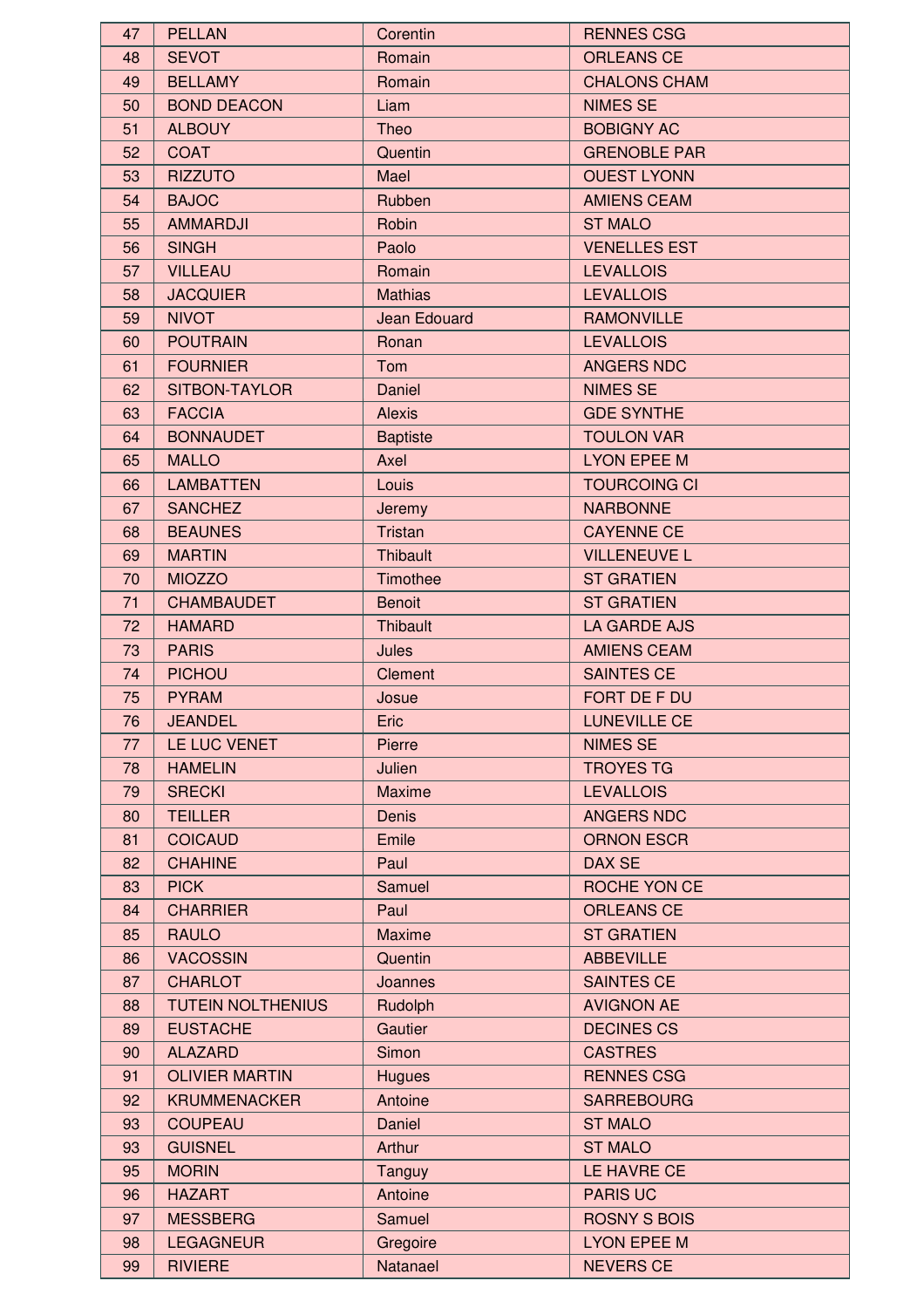| 100 | <b>BITCHATCHI</b>       | Pierre                  | <b>PARIS UC</b>     |
|-----|-------------------------|-------------------------|---------------------|
| 101 | <b>ESCODA</b>           | Arnaud                  | <b>LAON CE</b>      |
| 102 | <b>POULALLION</b>       | Guillaume               | <b>LIBOURNE AS</b>  |
| 103 | <b>CERTIAT</b>          | Pascal                  | <b>MONTAUBAN</b>    |
| 104 | <b>KARKULOWSKI</b>      | Côme                    | <b>NANTES NEC</b>   |
| 105 | <b>TOLEDANO</b>         | Nathan                  | <b>TOULON VAR</b>   |
| 106 | <b>VIN DATICHE</b>      | Lanh Lovann             | <b>DOUAI CE</b>     |
| 107 | <b>POIRIER</b>          | Benjamin                | <b>ST HERBLAIN</b>  |
| 108 | <b>DAUDE</b>            | Tristan                 | <b>BOBIGNY AC</b>   |
| 109 | <b>AMOUZOU</b>          | Corentin                | <b>ANTONY</b>       |
| 110 | <b>DUBSKI</b>           | <b>Benoit</b>           | <b>TROYES TG</b>    |
| 111 | <b>ALLOISIO</b>         | <b>Bastien</b>          | <b>CORBAS</b>       |
| 112 | <b>LONGEAUX</b>         | Matthieu                | <b>RODEZ AVEYRO</b> |
| 113 | <b>LIETAR</b>           | Hugo                    | <b>CASTELNAU LL</b> |
| 114 | <b>BOURSE</b>           | Mickaël                 | <b>DIGNE CE</b>     |
|     |                         |                         |                     |
| 114 | <b>SURGET</b>           | Guillaume               | <b>GRASSE CE</b>    |
| 116 | <b>CORNACCHIA</b>       | Adrien                  | <b>GAGNY CT</b>     |
| 117 | <b>LANDRIN</b>          | Thibault                | <b>ANGLET SE</b>    |
| 118 | <b>GHADDAB</b>          | <b>Brieuc</b>           | <b>ORLEANS CE</b>   |
| 119 | <b>KUENTZ</b>           | Romain                  | <b>ST MALO</b>      |
| 120 | <b>BROSSIER</b>         | Louis                   | DAX SE              |
| 121 | <b>POTIN</b>            | Jules                   | <b>GAGNY CT</b>     |
| 122 | <b>ESNAULT MARICHEZ</b> | Felix                   | <b>BOULAZAC</b>     |
| 122 | <b>MARTI</b>            | Hugo                    | <b>NIMES SE</b>     |
| 124 | <b>MAAMAR</b>           | Louis                   | <b>GAGNY CT</b>     |
| 125 | <b>DUCHENE MARULLAZ</b> | Mathieu                 | <b>ARGELES SE</b>   |
| 126 | <b>CARDIN</b>           | Antoine                 | <b>ST MAUR VGA</b>  |
| 127 | <b>LARGY</b>            | Matthieu                | <b>AIX UCE</b>      |
| 128 | <b>KESRAOUI</b>         | Mehdi                   | <b>ST MICHEL SP</b> |
| 129 | <b>GREZANLE</b>         | Valentin                | <b>VENELLES EST</b> |
| 130 | <b>TELO</b>             | Yanis                   | <b>OLYMPIQUE CE</b> |
| 131 | <b>VINEL</b>            | Arthur                  | <b>PARIS UC</b>     |
| 132 | <b>DEDIEU</b>           | Antoine                 | <b>TOULOUSE UC</b>  |
| 133 | <b>ASTARTE</b>          | <b>Nathanael Benoit</b> | <b>DUCOS MSQ</b>    |
| 134 | <b>AUDISIO</b>          | Clement                 | <b>GRASSE CE</b>    |
| 135 | <b>CHIRON</b>           | Tom                     | <b>MONTLUCON</b>    |
| 136 | <b>DULAC</b>            | Corentin                | <b>ST GRATIEN</b>   |
| 136 | <b>HOSTIN</b>           | <b>Thomas</b>           | <b>NEVERS CE</b>    |
| 138 | <b>BOTTI</b>            | Joakim                  | <b>CASTRES</b>      |
| 139 | <b>BOUTIN</b>           | Antoine                 | <b>DIEPPE FL</b>    |
| 139 | <b>GLENAZ</b>           | Pierre                  | <b>LIBOURNE AS</b>  |
| 141 | <b>BRASSET</b>          | <b>Mathys</b>           | <b>BRON</b>         |
| 142 | <b>GRIMAULT</b>         | Corentin                | <b>MONTLUCON</b>    |
| 143 | <b>DUBUS</b>            | Gauthier                | <b>AMIENS CEAM</b>  |
| 143 | <b>TREVIN</b>           | Mael                    | <b>ANNONAY CE</b>   |
| 145 | <b>TECHER</b>           | Florimond               | <b>ABBEVILLE</b>    |
| 146 | <b>CORBIER</b>          | Theo                    | <b>TOULOUSE UC</b>  |
| 147 | <b>LAVEISSIERE</b>      | Gael                    | <b>BLANQUEFORT</b>  |
|     |                         |                         | <b>GRENOBLE PAR</b> |
| 148 | <b>HASSELBACH</b>       | <b>Martin</b>           |                     |
| 149 | <b>FAVIER</b>           | <b>Maxime</b>           | <b>LEVALLOIS</b>    |
| 150 | <b>CAFFIAUX</b>         | Benjamin                | <b>NORMANDIE EE</b> |
| 151 | <b>CAUDRELIER</b>       | <b>Baptiste</b>         | <b>ABBEVILLE</b>    |
| 152 | <b>DAVID</b>            | Clément                 | <b>NARBONNE</b>     |